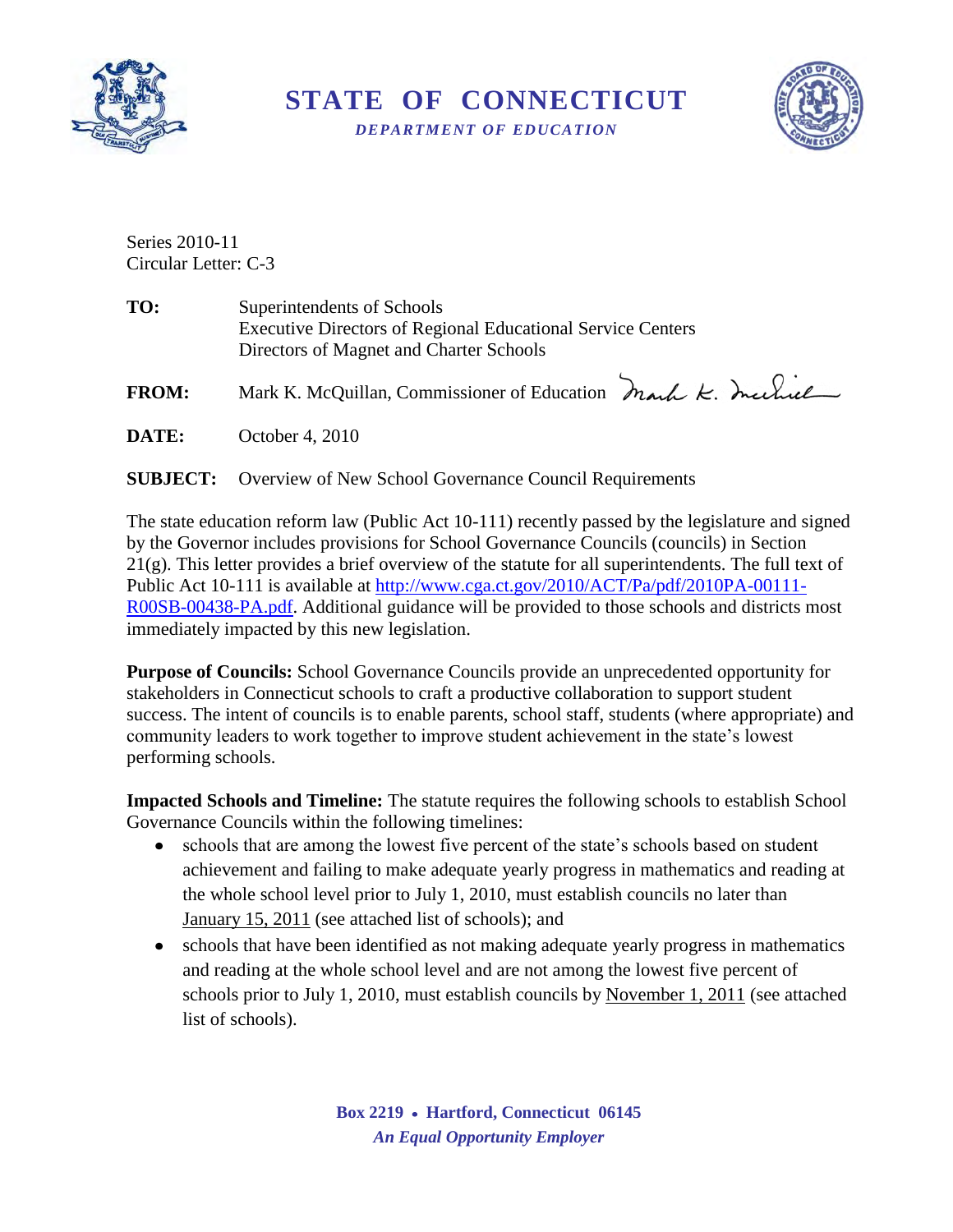Overview of New School Governance Council Requirements October 4, 2010 Page 2

#### **Early Implementation:**

- In order to even out the rate of implementation statewide, districts required to establish councils by January 15, 2011 (i.e., Bridgeport, Hartford, New Britain, New Haven and Windham), are **strongly encouraged** to examine the list of schools slated for November 2011 implementation and establish as many councils as possible in the district by the January deadline.
- Districts not impacted by the January deadline, but must meet the November 1, 2011, deadline, are also urged to start a year ahead of schedule by establishing as many councils as possible now.
- Finally, any school board *may* voluntarily establish a council for *any* school this year and may choose to use the model described in the statute or an alternate model.

#### **Districts choosing the Early Implementation option should direct questions to Judy Carson at 860-807-2122 or via e-mail at [judy.carson@ct.gov.](mailto:judy.carson@ct.gov)**

**Membership in a Council:** School Governance Councils are intended to represent the diverse interests of the families and staff that make up the school community. To that end, every effort must be made to engage broad participation in the council election process.

The councils consist of 14 voting members plus up to three nonvoting members depending on the type of school involved. The following tables describe the members, the number of members and how members are selected.

| <i>Member</i>                                         | <b>Number</b> | <b>Selection/Election Process</b>                                                                                                                 |
|-------------------------------------------------------|---------------|---------------------------------------------------------------------------------------------------------------------------------------------------|
| Parents or guardians of<br>students at the school     |               | elected by the parents or guardians of students<br>attending the school, each household with a student<br>attending the school will have one vote |
| Teachers at the school                                | 5.            | elected by the teachers of the school                                                                                                             |
| Community leaders within<br>the school district       | 2             | elected by the parent or guardian members and teacher<br>members of the council                                                                   |
| School principal or designee<br>$\langle$ (nonvoting) |               | principal may participate directly or name a designee                                                                                             |

#### **SCHOOL GOVERNANCE COUNCIL MEMBERSHIP AND SELECTION PROCESS**

#### **ADDITIONAL MEMBERS AND SELECTION PROCESS IN HIGH SCHOOLS**

| <b>Member</b>                | <b>Number</b> | <b>Selection/Election Process</b>    |
|------------------------------|---------------|--------------------------------------|
| Student members, high school |               | elected by the school's student body |
| councils only (nonvoting)    |               |                                      |

Voting members have two-year terms, and no member can serve more than two terms on a council. The nonvoting student members serve a one-year term, and no student member can serve more than two terms.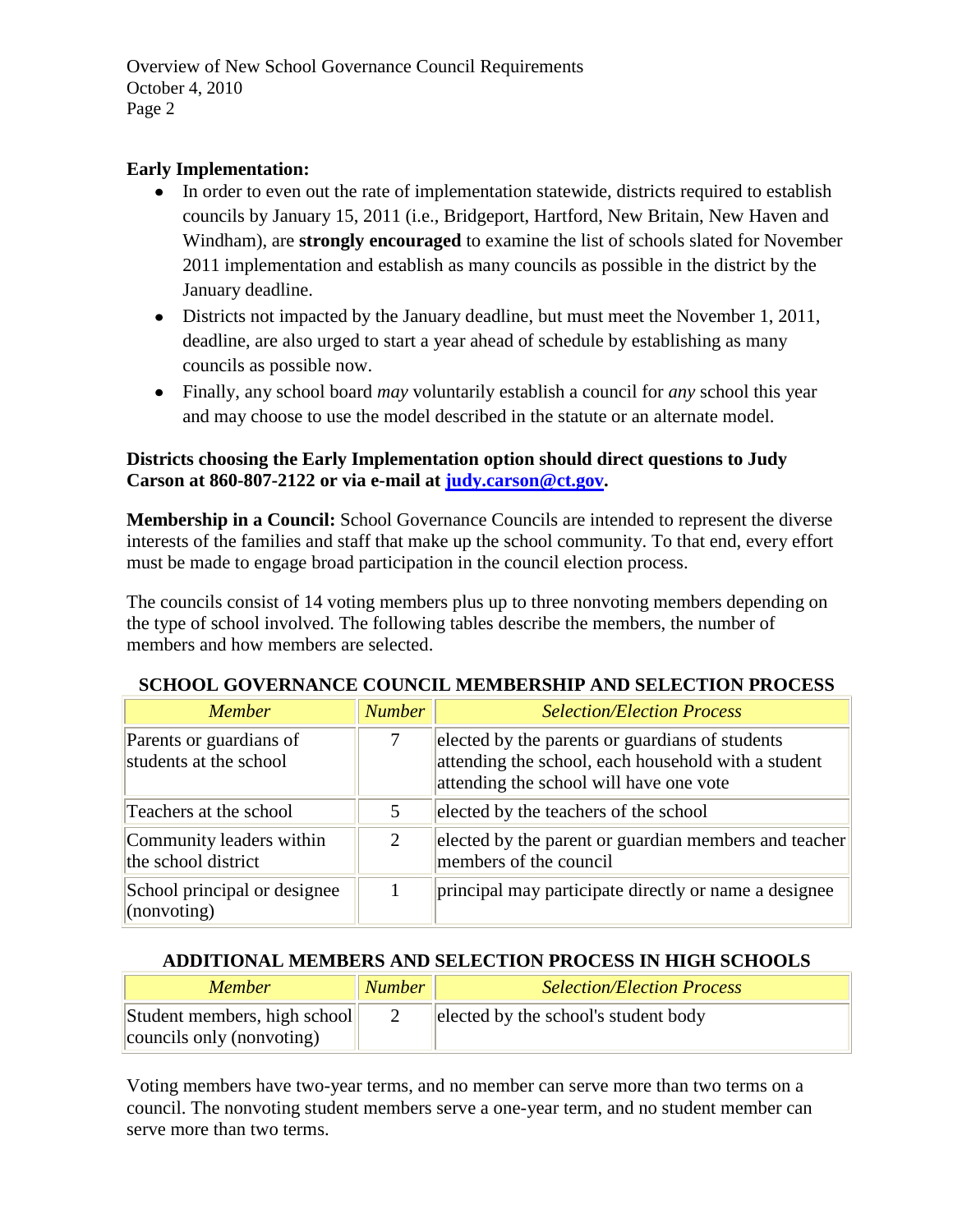Overview of New School Governance Council Requirements October 4, 2010 Page 3

**Council Responsibilities**: School Governance Councils serve in an *advisory* capacity and shall assist the school administration in the areas listed below:

- analyze school achievement data and school needs as they relate to the school's improvement plan;
- review the fiscal objectives of the school's draft budget and advise the principal before the budget is submitted to the superintendent;
- participate in the hiring process of the school principal or other administrators of the school by conducting interviews of candidates and reporting on such interviews to the superintendent of schools for the school district and the local and regional board of education;
- assist the principal in making programmatic and operational changes to improve the school's achievement;
- develop and approve a written school parent involvement policy that outlines the role of parents and guardians (Note: Schools that receive federal Title 1 funds are required to have a parent involvement policy developed jointly with, approved by, and distributed to parents. A school's Title 1 parent involvement policy can serve the purpose of the policy required under this section.); and
- work with school administrators in developing and approving a school compact for  $\bullet$ parents, legal guardians, and students that outlines the school's goals and academic focus identifying ways that parents and school personnel can build a partnership to improve student learning. (Note: Schools that receive federal Title 1 funds are required to have a school-parent compact, developed with parents. A school's Title 1 compact can serve the purpose of the compact required under this section.)

In addition to its required responsibilities, a council may:

- assist in developing and reviewing the school improvement plan and advise the principal before the report is submitted to the superintendent of schools;
- work with the principal to develop, conduct, and report the results of an annual survey of parents, guardians, and teachers on issues related to the school climate and conditions; and
- provide advice to the principal on any other major policy matters affecting the school, except on matters relating to collective bargaining agreements between the teachers and the board of education.

In addition to School Governance Councils' responsibilities, it is also important to recognize the limits of their advisory function. The duties of School Governance Councils do not entail activities including, but not limited to:

- managing the school;
- supervising staff;
- entering into contracts or purchase agreements;
- discussing individual issues between teachers and students and/or parents;
- determining student eligibility for school admission; or  $\bullet$
- determining class allocations or student assignments.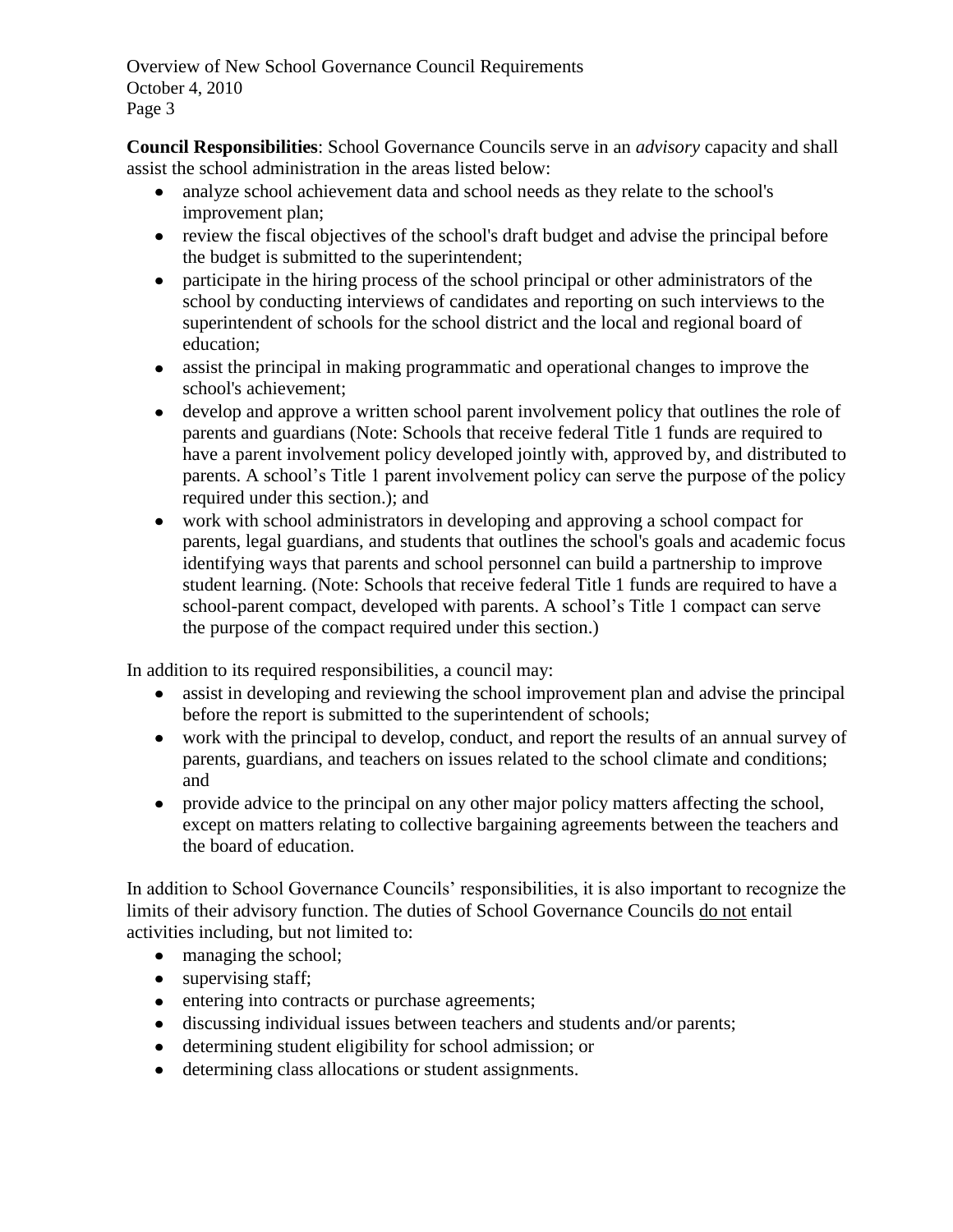Overview of New School Governance Council Requirements October 4, 2010 Page 4

*After being in place for three years*, a council may vote to recommend that a school be reconstituted using one of the following models for reconstitution: (1) turnaround; (2) restart; (3) transformation; (4) CommPact school; (5) innovation school; and (6) any other model developed under federal law. However, a council cannot vote to reconstitute a school if it was already reconstituted for another purpose. The statute provides a process whereby the council's recommendation for reconstitution must be heard by the local board of education which must accept, modify or reject the proposal. In a case where the council and the local board of education cannot agree on reconstitution, the Commissioner of Education must decide. The State Board of Education cannot allow more than 25 schools per year to be reconstituted under this law.

**Training:** The statute requires local boards of education to provide appropriate training and instruction to members of the School Governance Councils to aid them in executing their duties. Districts should consider using their Title 1 parent involvement funding, where applicable, to support the work of the councils.

**State Department of Education Responsibilities:** This significant legislation requires the Connecticut State Department of Education (CSDE) to oversee and report periodically about schools with councils to the Connecticut General Assembly on matters such as: the number of councils; the schools that have been reconstituted; the level of parent involvement; and school progress related to student attendance, achievement and discipline.

Throughout the 2010-11 school year, the CSDE will support the work of developing and implementing councils by issuing guidance on topics such as: conducting the election and nomination processes, training and support for effective governance; considering school reconstitution; and implementing effective school-parent compacts.

The CSDE is currently working to provide guidance and support for implementation of this new legislation. Meetings are being convened with stakeholder groups and a series of community forums are planned for October and November in collaboration with the Connecticut Parent Information and Resource Center (CT PIRC). In addition, the CSDE will establish a council web page on the agency's Web site to provide updated information and resources, and to continue to communicate with school and district leaders, parents and community members to promote effective and collaborative councils.

The CSDE views School Governance Councils as a unique opportunity for Connecticut schools to engage with families and community members in the essential dialogue about student achievement and preparing all students for success.

Any questions regarding this issue may be directed to Judy Carson at 860-807-2122 or via e-mail at [judy.carson@ct.gov.](mailto:judy.carson@ct.gov)

MKM:jhc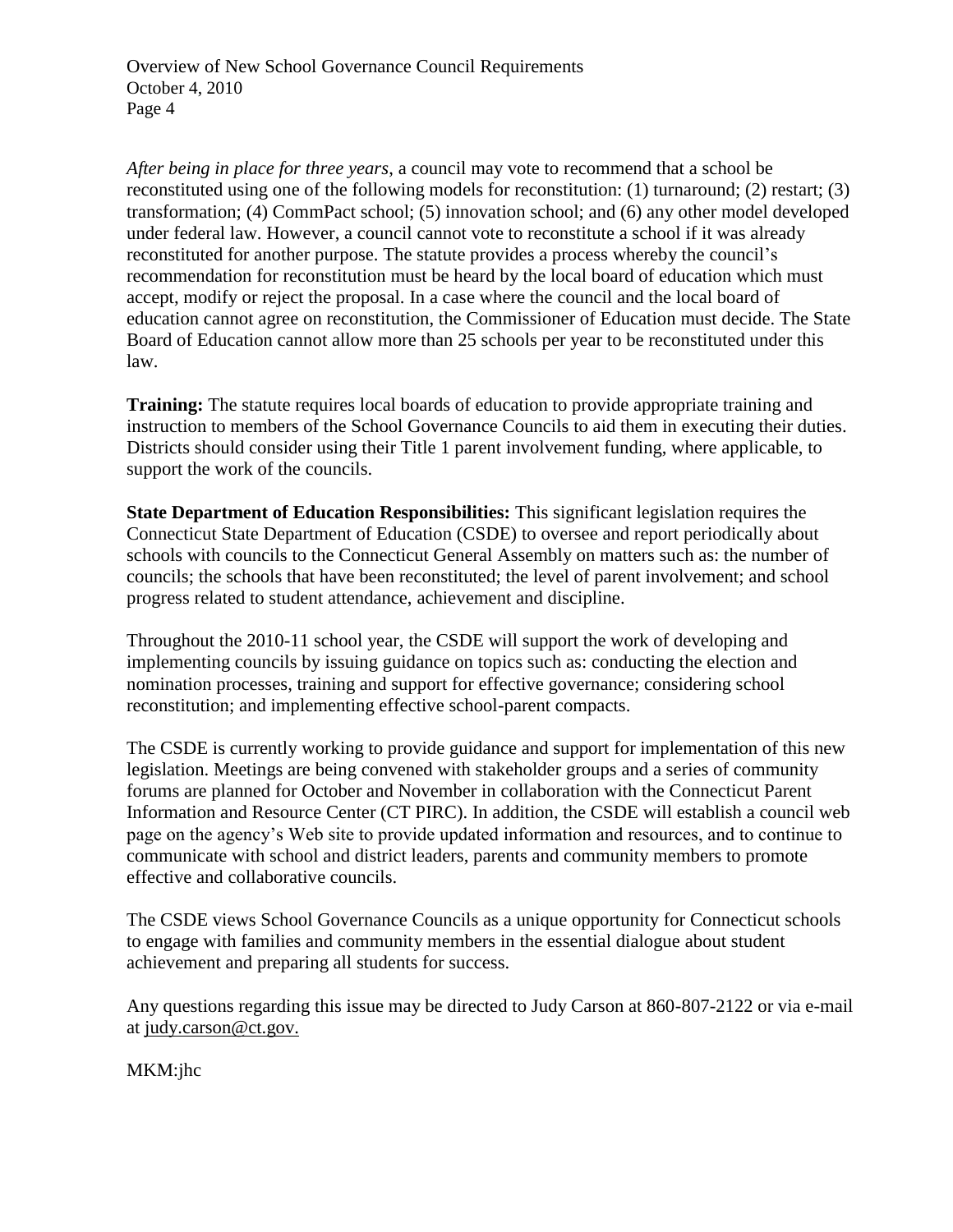## Schools Required to Implement Councils by January 15, 2011

|    | <b>District Name</b>              | <b>School Name</b>                  |
|----|-----------------------------------|-------------------------------------|
| 1  | <b>Bridgeport School District</b> | Barnum School                       |
| 2  | <b>Bridgeport School District</b> | <b>Bassick High School</b>          |
| 3  | <b>Bridgeport School District</b> | Harding High School                 |
| 4  | <b>Hartford School District</b>   | Sand School                         |
| 5  | <b>Hartford School District</b>   | <b>Burns Latino Studies Academy</b> |
| 6  | <b>Hartford School District</b>   | Milner Core Knowledge School        |
| 7  | <b>Hartford School District</b>   | Dr. Ramon E. Betances School        |
| 8  | New Britain School District       | <b>Smalley Academy</b>              |
| 9  | New Haven School District         | Katherine Brennan School            |
| 10 | New Haven School District         | Hill Central Music Academy          |
| 11 | New Haven School District         | Wilbur Cross High School            |
| 12 | New Haven School District         | James Hillhouse High School         |
| 13 | <b>Windham School District</b>    | Natchaug School                     |
| 14 | <b>Stamford Academy</b>           | <b>Stamford Academy</b>             |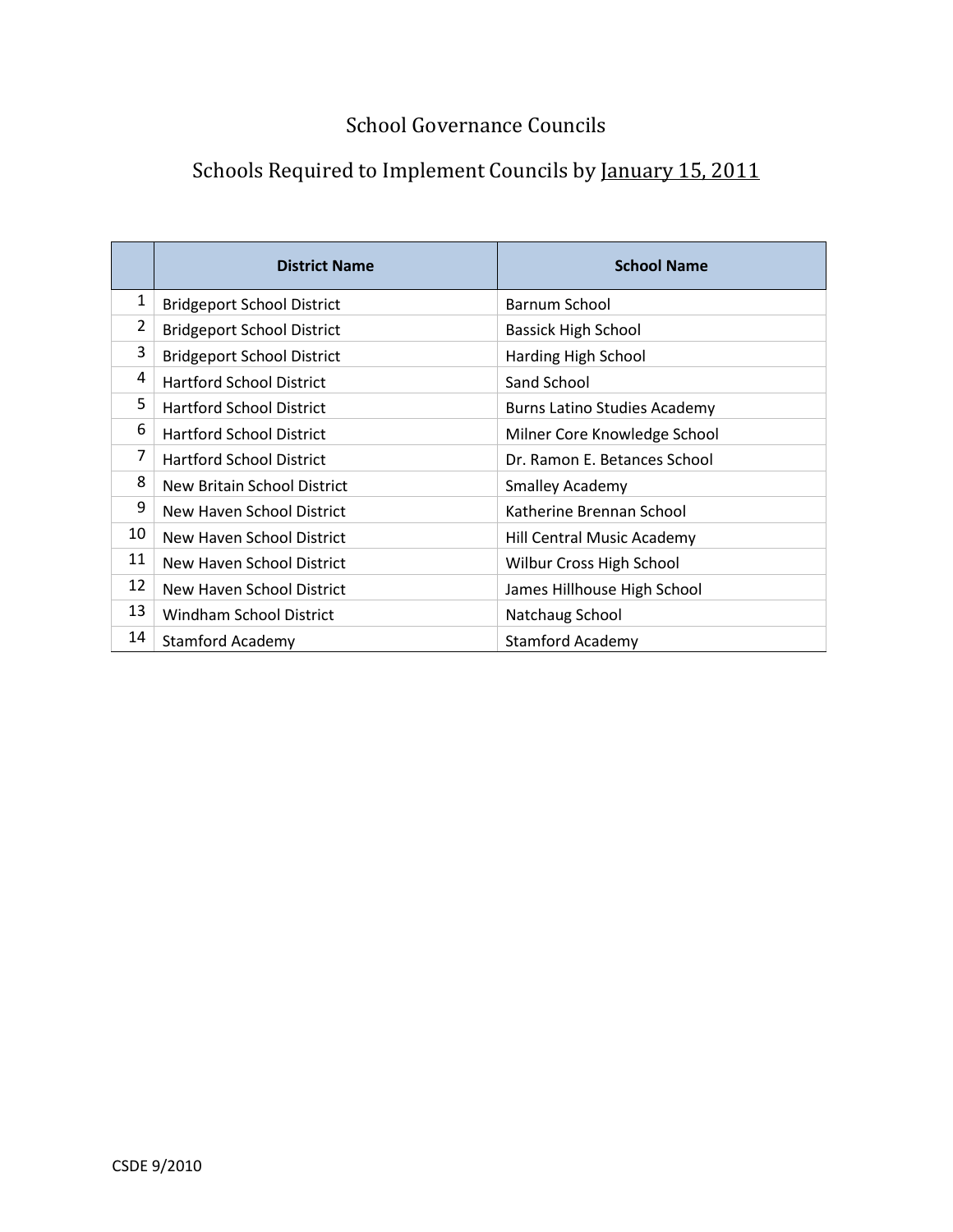|                | <b>District Name</b>                 | <b>School Name</b>                       |
|----------------|--------------------------------------|------------------------------------------|
| $\mathbf{1}$   | Ansonia School District              | Ansonia High School                      |
| $\overline{2}$ | <b>Bloomfield School District</b>    | <b>Bloomfield High School</b>            |
| 3              | <b>Bridgeport School District</b>    | <b>Beardsley School</b>                  |
| 4              | <b>Bridgeport School District</b>    | <b>Bryant School</b>                     |
| 5              | <b>Bridgeport School District</b>    | Columbus School                          |
| 6              | <b>Bridgeport School District</b>    | <b>Edison School</b>                     |
| 7              | <b>Bridgeport School District</b>    | Luis Munoz Marin School                  |
| 8              | <b>Bridgeport School District</b>    | Hooker School                            |
| 9              | <b>Bridgeport School District</b>    | Cesar Batalla School                     |
| 10             | <b>Bridgeport School District</b>    | <b>Madison School</b>                    |
| 11             | <b>Bridgeport School District</b>    | <b>Classical Studies Academy</b>         |
| 12             | <b>Bridgeport School District</b>    | Jettie S. Tisdale School                 |
| 13             | <b>Bridgeport School District</b>    | <b>Read School</b>                       |
| 14             | <b>Bridgeport School District</b>    | Roosevelt School                         |
| 15             | <b>Bridgeport School District</b>    | <b>Waltersville School</b>               |
| 16             | <b>Bridgeport School District</b>    | Geraldine Johnson School                 |
| 17             | <b>Bridgeport School District</b>    | Cross School                             |
| 18             | <b>Bridgeport School District</b>    | <b>Blackham School</b>                   |
| 19             | <b>Bridgeport School District</b>    | Dunbar School                            |
| 20             | <b>Bridgeport School District</b>    | Curiale School                           |
| 21             | <b>Bridgeport School District</b>    | Central High School                      |
| 22             | <b>Bristol School District</b>       | Clara T. O'Connell School                |
| 23             | Danbury School District              | <b>Stadley Rough School</b>              |
| 24             | Danbury School District              | Danbury High School                      |
| 25             | Danbury School District              | <b>Alternative Center For Excellence</b> |
| 26             | Derby School District                | <b>Irving School</b>                     |
| 27             | <b>East Hartford School District</b> | Hockanum School                          |
| 28             | <b>East Hartford School District</b> | Dr. Franklin H. Mayberry School          |
| 29             | <b>East Hartford School District</b> | Anna E. Norris School                    |
| 30             | <b>East Hartford School District</b> | Dr. Thomas S. O'Connell School           |
| 31             | <b>East Hartford School District</b> | Silver Lane School                       |
| 32             | <b>East Hartford School District</b> | Robert J. O'Brien School                 |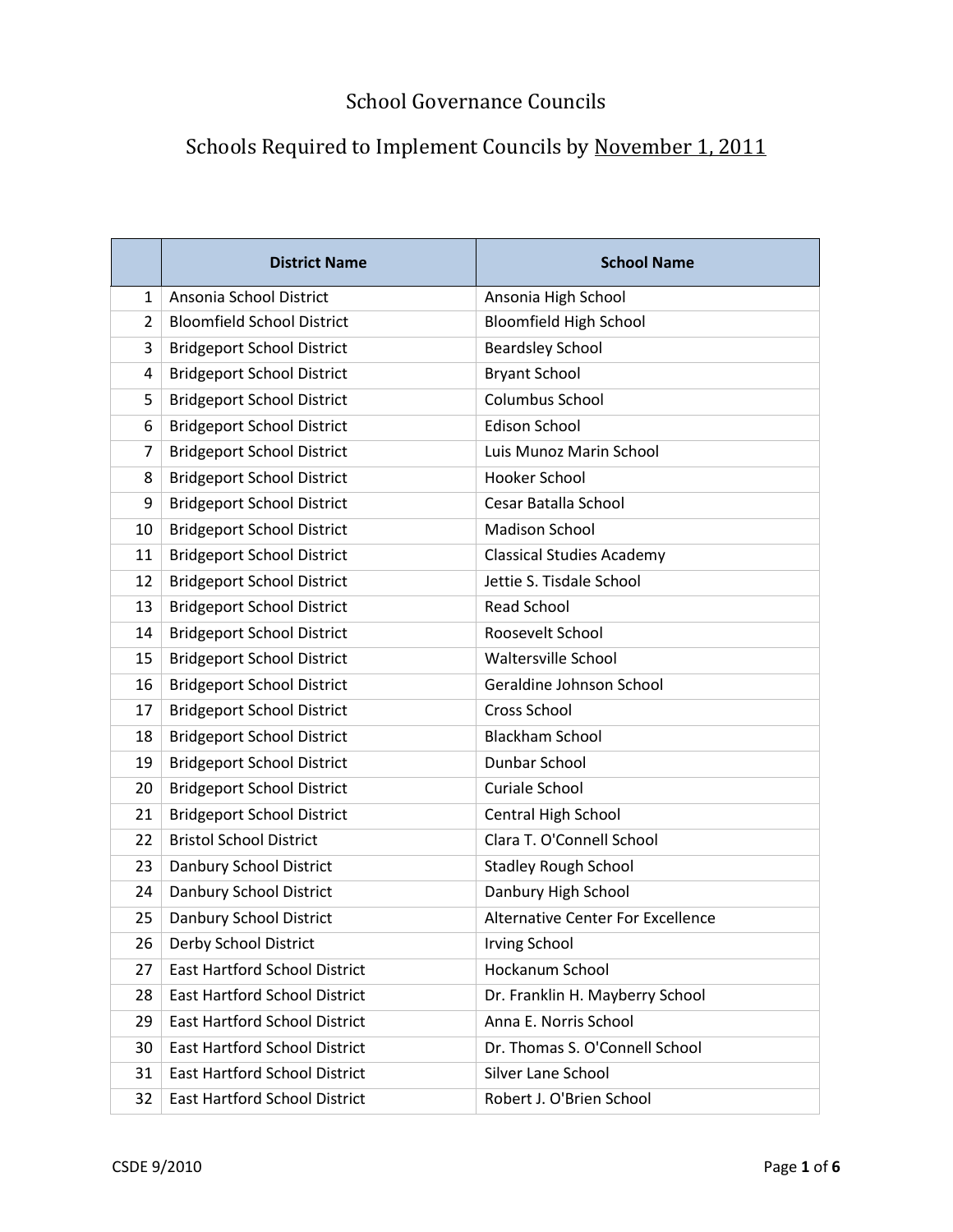|    | <b>District Name</b>                 | <b>School Name</b>                   |
|----|--------------------------------------|--------------------------------------|
| 33 | <b>East Hartford School District</b> | Dr. John A. Langford School          |
| 34 | <b>East Hartford School District</b> | Sunset Ridge School                  |
| 35 | <b>East Hartford School District</b> | East Hartford Middle School          |
| 36 | <b>East Hartford School District</b> | East Hartford High School            |
| 37 | <b>East Hartford School District</b> | Stevens Alternate High school        |
| 38 | <b>East Windsor School District</b>  | <b>Broad Brook Elementary School</b> |
| 39 | <b>Greenwich School District</b>     | <b>Hamilton Avenue School</b>        |
| 40 | <b>Groton School District</b>        | Catherine Kolnaski Magnet School     |
| 41 | Hamden School District               | <b>Church Street School</b>          |
| 42 | <b>Hamden School District</b>        | Dunbar Hill School                   |
| 43 | <b>Hamden School District</b>        | <b>Helen Street School</b>           |
| 44 | <b>Hartford School District</b>      | <b>Batchelder School</b>             |
| 45 | <b>Hartford School District</b>      | M. D. Fox ComPACT School             |
| 46 | <b>Hartford School District</b>      | Hooker School                        |
| 47 | <b>Hartford School District</b>      | Kennelly School                      |
| 48 | <b>Hartford School District</b>      | Kinsella Magnet School               |
| 49 | <b>Hartford School District</b>      | McDonough School                     |
| 50 | <b>Hartford School District</b>      | Naylor School                        |
| 51 | <b>Hartford School District</b>      | Parkville Community School           |
| 52 | <b>Hartford School District</b>      | M. L. King School                    |
| 53 | <b>Hartford School District</b>      | Rawson School                        |
| 54 | <b>Hartford School District</b>      | Noah Webster Micro Society School    |
| 55 | <b>Hartford School District</b>      | West Middle School                   |
| 56 | <b>Hartford School District</b>      | Wish School                          |
| 57 | <b>Hartford School District</b>      | <b>Burr School</b>                   |
| 58 | <b>Hartford School District</b>      | Clark School                         |
| 59 | <b>Hartford School District</b>      | Annie-Fisher School                  |
| 60 | <b>Hartford School District</b>      | Sanchez School                       |
| 61 | <b>Hartford School District</b>      | Moylan School                        |
| 62 | <b>Hartford School District</b>      | IB Global Communications Academy     |
| 63 | <b>Hartford School District</b>      | Fox Middle School                    |
| 64 | <b>Hartford School District</b>      | Quirk Middle School                  |
| 65 | <b>Hartford School District</b>      | Dr. Joseph Bellizzi Middle School    |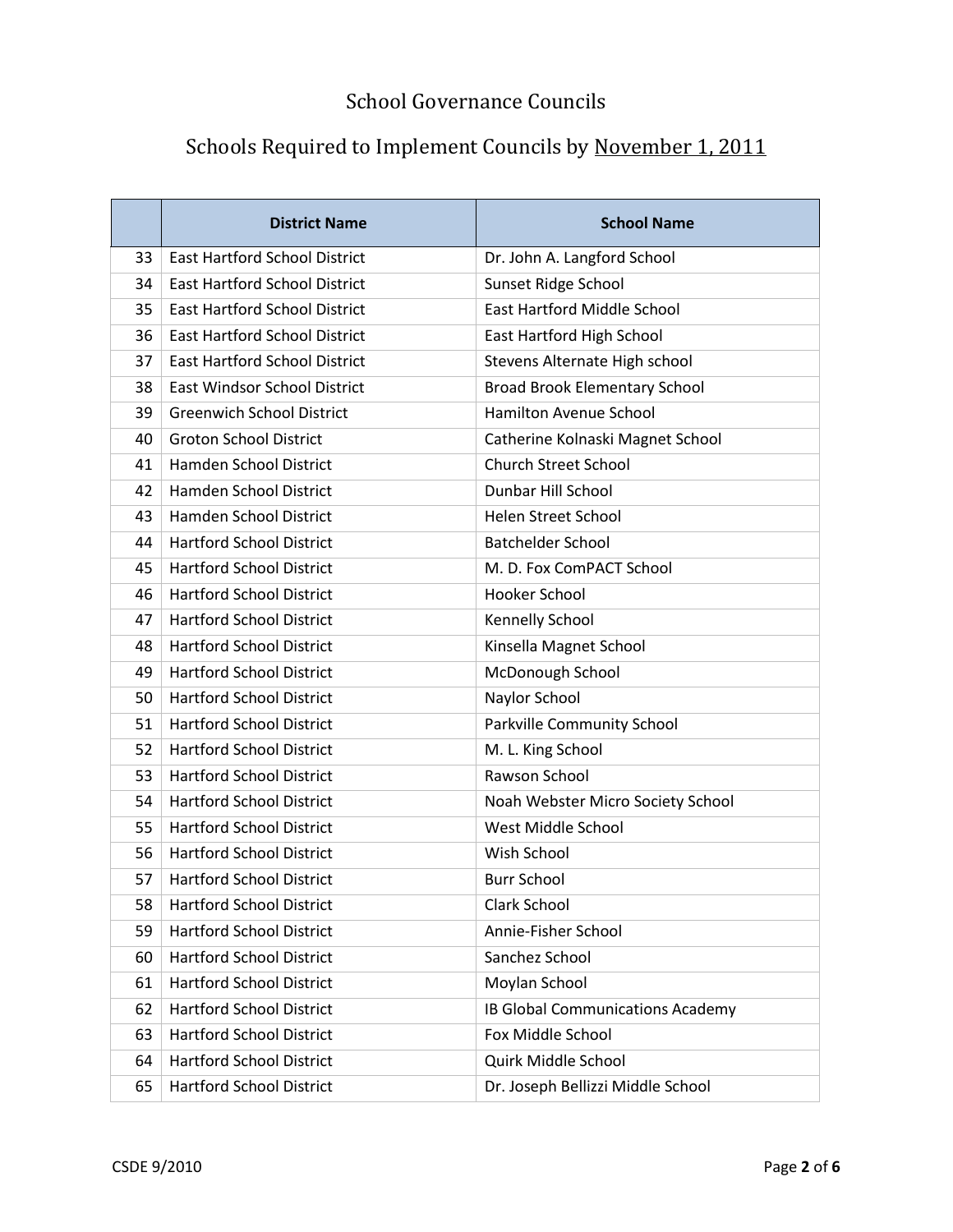|    | <b>District Name</b>               | <b>School Name</b>                         |
|----|------------------------------------|--------------------------------------------|
| 66 | <b>Hartford School District</b>    | <b>Culinary Arts Academy</b>               |
| 67 | <b>Hartford School District</b>    | <b>Bulkeley High School</b>                |
| 68 | <b>Hartford School District</b>    | Hartford Public High School                |
| 69 | <b>Hartford School District</b>    | Weaver High School                         |
| 70 | Killingly School District          | Killingly Memorial School                  |
| 71 | Killingly School District          | Killingly High School                      |
| 72 | <b>Manchester School District</b>  | Nathan Hale School                         |
| 73 | <b>Manchester School District</b>  | Verplanck School                           |
| 74 | <b>Manchester School District</b>  | Elisabeth M. Bennet Academy                |
| 75 | <b>Manchester School District</b>  | Illing Middle School                       |
| 76 | Meriden School District            | Benjamin Franklin School                   |
| 77 | Meriden School District            | John Barry School                          |
| 78 | Meriden School District            | Nathan Hale School                         |
| 79 | Meriden School District            | Casimir Pulaski School                     |
| 80 | Meriden School District            | Lincoln Middle School                      |
| 81 | Meriden School District            | Washington Middle School                   |
| 82 | Meriden School District            | Francis T. Maloney High School             |
| 83 | Meriden School District            | Orville H. Platt High School               |
| 84 | Middletown School District         | <b>Bielefield School</b>                   |
| 85 | Middletown School District         | Woodrow Wilson Middle School               |
| 86 | Naugatuck School District          | Hop Brook Intermediate School              |
| 87 | New Britain School District        | Chamberlain School                         |
| 88 | New Britain School District        | Gaffney School                             |
| 89 | <b>New Britain School District</b> | <b>Holmes School</b>                       |
| 90 | New Britain School District        | Jefferson School                           |
| 91 | <b>New Britain School District</b> | Lincoln School                             |
| 92 | New Britain School District        | Northend School                            |
| 93 | New Britain School District        | Smith School                               |
| 94 | New Britain School District        | Roosevelt Middle School                    |
| 95 | <b>New Britain School District</b> | Slade Middle School                        |
| 96 | New Britain School District        | Pulaski Middle School                      |
| 97 | New Britain School District        | New Britain High School                    |
| 98 | New Haven School District          | <b>Barnard Environmental Magnet School</b> |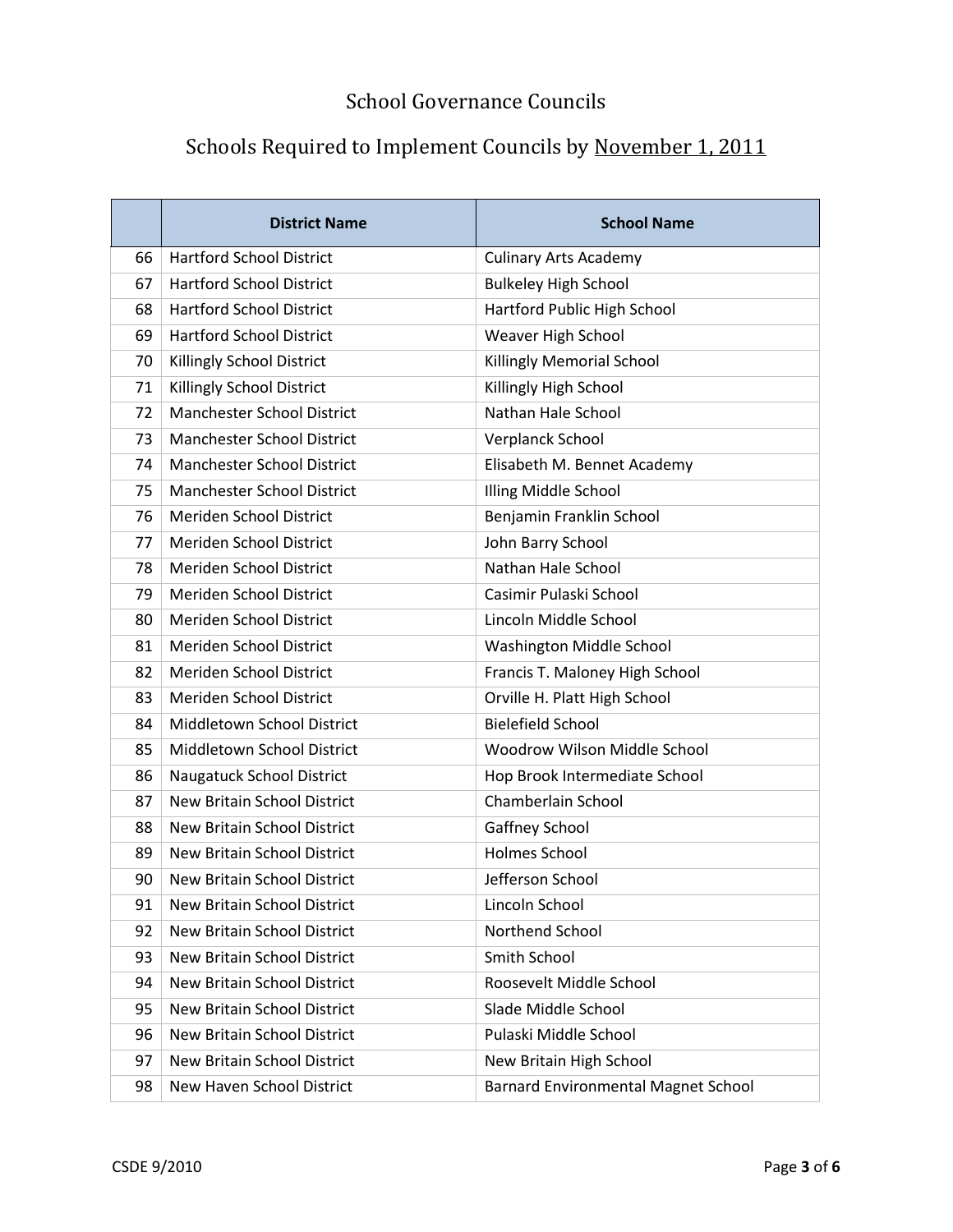|     | <b>District Name</b>             | <b>School Name</b>                     |
|-----|----------------------------------|----------------------------------------|
| 99  | New Haven School District        | <b>Beecher School</b>                  |
| 100 | New Haven School District        | <b>Clinton Avenue School</b>           |
| 101 | New Haven School District        | John S. Martinez School                |
| 102 | New Haven School District        | John C. Daniels                        |
| 103 | <b>New Haven School District</b> | Augusta Lewis Troup School             |
| 104 | New Haven School District        | Fair Haven School                      |
| 105 | New Haven School District        | Benjamin Jepson Magnet School          |
| 106 | New Haven School District        | Lincoln-Bassett School                 |
| 107 | New Haven School District        | <b>Truman School</b>                   |
| 108 | New Haven School District        | Conte/West Hills Magnet School         |
| 109 | New Haven School District        | <b>Wexler/Grant Community School</b>   |
| 110 | New Haven School District        | Christopher Columbus Academy           |
| 111 | New Haven School District        | Clemente Leadership Academy            |
| 112 | New Haven School District        | <b>Bishop Woods School</b>             |
| 113 | New Haven School District        | East Rock Global Studies Magnet School |
| 114 | New Haven School District        | Celentano School                       |
| 115 | New Haven School District        | Microsociety Magnet School             |
| 116 | New Haven School District        | Urban Youth Center Middle School       |
| 117 | New Haven School District        | High School In The Community           |
| 118 | New Haven School District        | Hyde Leadership School                 |
| 119 | New Haven School District        | <b>Riverside Education Academy</b>     |
| 120 | <b>New Haven School District</b> | New Haven Academy                      |
| 121 | New London School District       | Jennings School                        |
| 122 | New London School District       | Shoreline Academy                      |
| 123 | New London School District       | Winthrop School                        |
| 124 | New London School District       | Bennie Dover Jackson Middle School     |
| 125 | New London School District       | New London High School                 |
| 126 | <b>Norwalk School District</b>   | Ponus Ridge Middle School              |
| 127 | Norwalk School District          | West Rocks Middle School               |
| 128 | Norwalk School District          | Brien McMahon High School              |
| 129 | Norwich School District          | Greeneville School                     |
| 130 | Norwich School District          | John B. Stanton School                 |
| 131 | Norwich School District          | Wequonnoc School                       |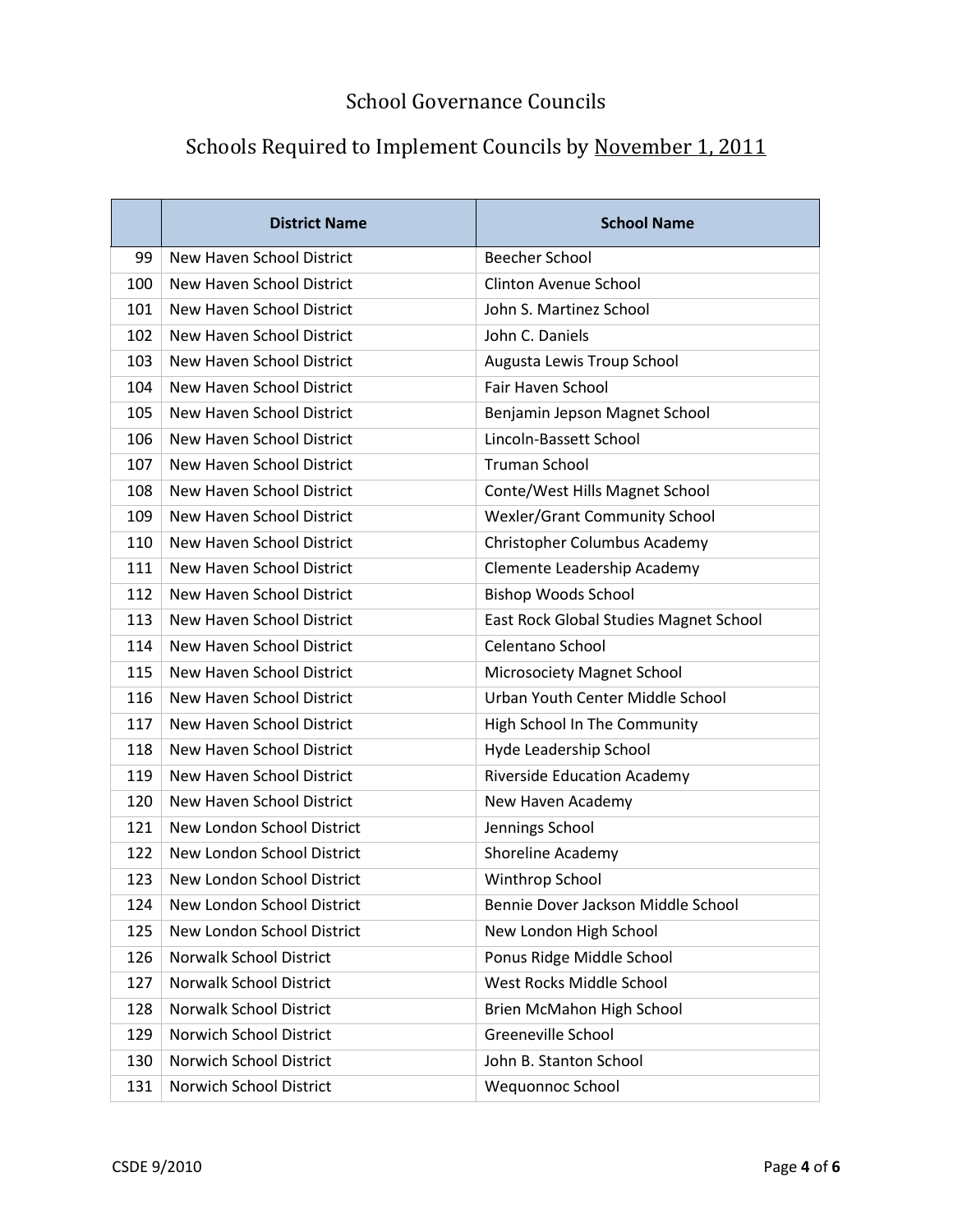|     | <b>District Name</b>              | <b>School Name</b>               |
|-----|-----------------------------------|----------------------------------|
| 132 | <b>Norwich School District</b>    | <b>Veterans' Memorial School</b> |
| 133 | Norwich School District           | <b>Uncas School</b>              |
| 134 | Norwich School District           | John M. Moriarty School          |
| 135 | Norwich School District           | Kelly Middle School              |
| 136 | <b>Shelton School District</b>    | Lafayette School                 |
| 137 | <b>Stamford School District</b>   | K. T. Murphy School              |
| 138 | <b>Stamford School District</b>   | Roxbury School                   |
| 139 | <b>Stamford School District</b>   | Springdale School                |
| 140 | <b>Stamford School District</b>   | Julia A. Stark School            |
| 141 | <b>Stamford School District</b>   | Davenport Ridge School           |
| 142 | <b>Stamford School District</b>   | Hart School                      |
| 143 | <b>Stamford School District</b>   | Dolan School                     |
| 144 | <b>Stamford School District</b>   | Turn of River School             |
| 145 | <b>Stamford School District</b>   | Rippowam Middle School           |
| 146 | <b>Stamford School District</b>   | <b>Stamford High School</b>      |
| 147 | <b>Stamford School District</b>   | Westhill High School             |
| 148 | <b>Sterling School District</b>   | <b>Sterling Community School</b> |
| 149 | <b>Torrington School District</b> | <b>Forbes School</b>             |
| 150 | Vernon School District            | Northeast School                 |
| 151 | <b>Waterbury School District</b>  | <b>Barnard School</b>            |
| 152 | <b>Waterbury School District</b>  | <b>Bucks Hill School</b>         |
| 153 | <b>Waterbury School District</b>  | H. S. Chase School               |
| 154 | <b>Waterbury School District</b>  | Driggs School                    |
| 155 | <b>Waterbury School District</b>  | Sprague School                   |
| 156 | <b>Waterbury School District</b>  | <b>Walsh School</b>              |
| 157 | <b>Waterbury School District</b>  | <b>Washington School</b>         |
| 158 | <b>Waterbury School District</b>  | Carrington School                |
| 159 | <b>Waterbury School District</b>  | Woodrow Wilson School            |
| 160 | <b>Waterbury School District</b>  | Michael F. Wallace Middle School |
| 161 | <b>Waterbury School District</b>  | West Side Middle School          |
| 162 | <b>Waterbury School District</b>  | North End Middle School          |
| 163 | <b>Waterbury School District</b>  | Crosby High School               |
| 164 | <b>Waterbury School District</b>  | Wilby High School                |